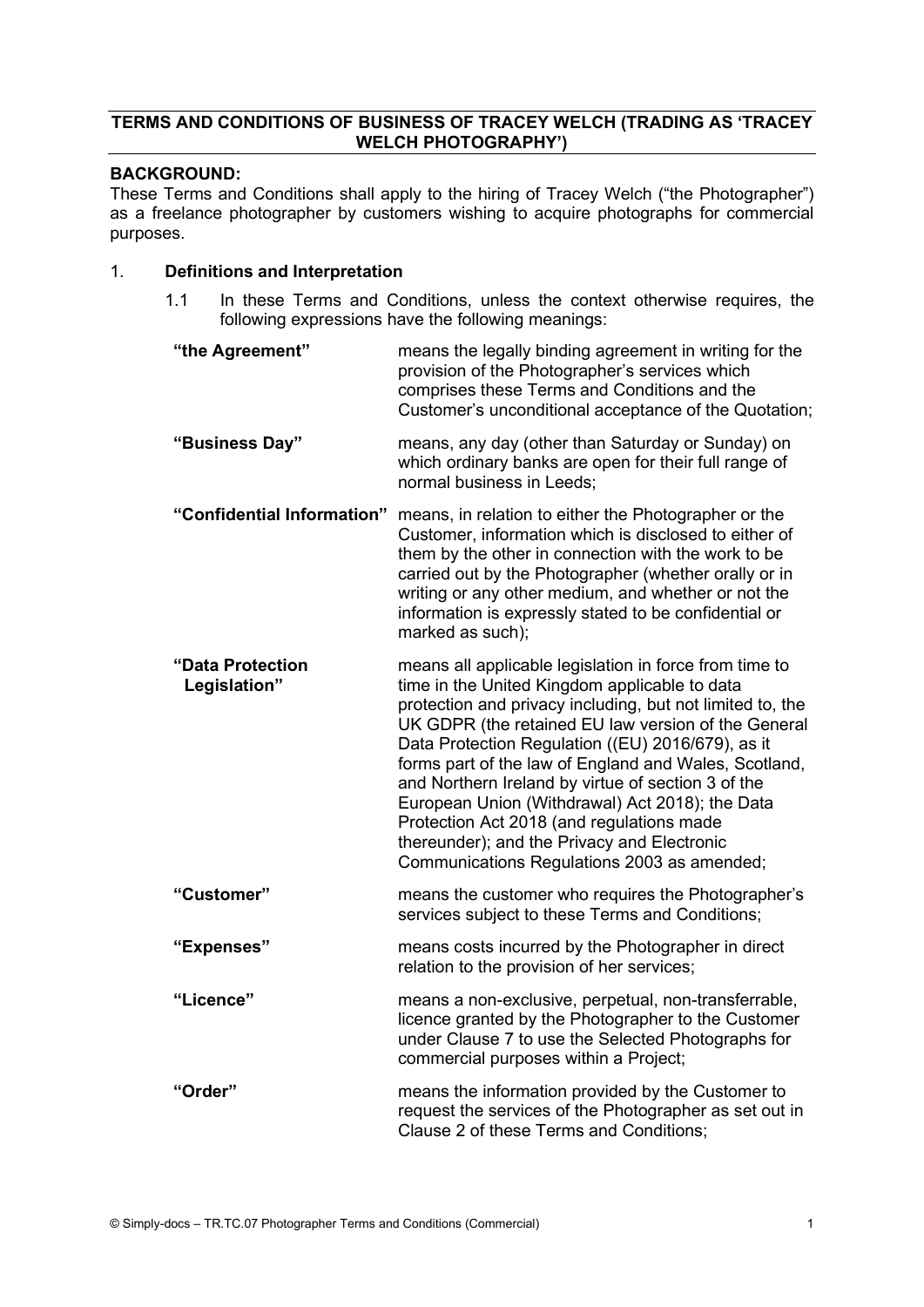| "Photograph"           | means any photograph (in digital or other form) taken<br>by the Photographer during the Photo Shoot;                                                                             |
|------------------------|----------------------------------------------------------------------------------------------------------------------------------------------------------------------------------|
| "Photo Shoot"          | means all stages of the Photographer's services<br>provided to the Customer including preparation<br>beforehand, the taking of Photographs and the<br>processing of Photographs; |
| "Price"                | means the fee payable for the Photo Shoot itself which<br>shall not extend to Selected Photographs;                                                                              |
| "Project"              | means a particular use to which the Customer intends<br>put the Selected Photographs;                                                                                            |
| "Rejection Fee"        | means a sum agreed and set out in the Quotation<br>which shall be payable by the Customer in the event<br>that the Customer chooses to reject the Photographs<br>entirely;       |
| "Royalty Fees"         | means the fees payable on a per-Project basis for the<br>Licence to use the Selected Photographs; and                                                                            |
| "Selected Photographs" | means the Photographs chosen by the Customer from<br>the proofs made available to them which shall be                                                                            |

- 1.2 Unless the context otherwise requires, each reference in these Terms and Conditions to:
	- 1.2.1 "writing", and any cognate expression, includes a reference to any communication effected by electronic transmission or similar means;

licensed under these Terms and Conditions.

- 1.2.2 a statute or a provision of a statute is a reference to that statute or provision as amended or re-enacted at the relevant time;
- 1.2.3 "these Terms and Conditions" is a reference to these Terms and Conditions and each of the Schedules as amended or supplemented at the relevant time;
- 1.2.4 a Clause or paragraph is a reference to a Clause of these Terms and Conditions.
- 1.2.5 a "Party" or the "Parties" refer to the parties to these Terms and Conditions.
- 1.3 The headings used in these Terms and Conditions are for convenience only and shall have no effect upon the interpretation of these Terms and Conditions.
- 1.4 Words imparting the singular number shall include the plural and vice versa.
- 1.5 References to any gender shall include any other gender.
- 1.6 References to persons shall include corporations.

#### 2. Orders

- 2.1 The Photographer will accept Orders for Photo Shoots through email.
- 2.2 When placing an Order the Customer shall set out the following information:
	- 2.2.1 Location of Photo Shoot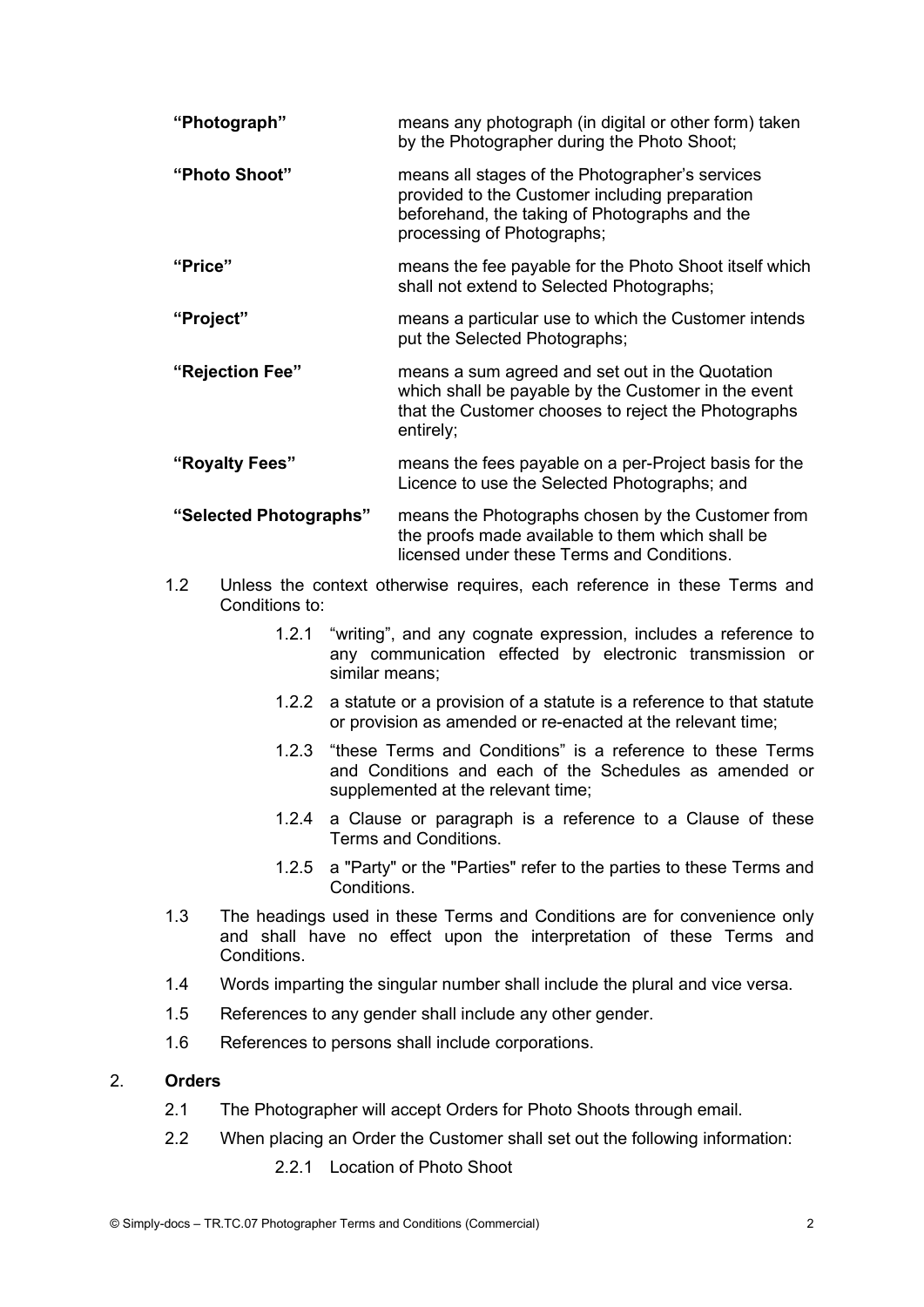- 2.2.2 Date of Photo Shoot
- 2.2.3 Type of Photo Shoot
- 2.2.4 Duration of Photo Shoot
- 2.2.5 Customer's right to reject and Rejection Fees
- 2.2.6 Responsibility for obtaining clearances
- 2.3 Once the Customer has submitted the Order the Photographer shall prepare and submit a quotation to the Customer ('the Quotation') either by email or first-class post which shall set out the Deposit, the Price and any anticipated Expenses. The Quotation shall not necessarily include all Expenses which may be incurred nor shall it include the Royalty Fees which may be payable for Selected Photographs. The Quotation shall confirm which particular information contained in the Order (whether part/s or all) are accepted for the purpose of the Quotation.
- 2.4 The Customer may accept a Quotation by email or first-class post. The Customer shall be free to submit to the Photographer any changes to anything in the Order and/or Quotation. If they do so, the Photographer will reissue the Quotation. Alternatively, the Photographer may advise the Customer that she is not willing to amend the original Quotation.
- 2.5 A binding agreement will only come into existence and be of legal effect between the Parties for any services to be provided by the Photographer if and when the Photographer's Quotation has been unconditionally accepted by the Customer in writing including the payment of the Deposit
- 2.6 If the Deposit is not paid in full within 7 days after the Customer's unconditional acceptance referred to in Clause 2.5, it shall cease to be payable from the expiry of that period. In that case the binding agreement shall be deemed to be cancelled (but neither Party shall have any liability to the other as a result). If the Deposit is paid late, the Photographer shall return it to the Customer.

#### 3. Deposit

- 3.1 When (or within 7 days after) the Customer unconditionally accepts the Photographer's written quotation ('the Quotation') the Customer shall pay a deposit to the Photographer ('the Deposit'). The amount of the Deposit shall be set out in the Quotation. When the Deposit has been paid the Photographer shall promptly provide a receipt for it.
- 3.2 Subject to the provisions of the Agreement, the Deposit shall be nonrefundable.

#### 4. Price and Payment

- 4.1 The Price for the Photo Shoot shall be set out in the Quotation.
- 4.2 The Photographer shall invoice the Customer at the end of the Photo Shoot for the Price (including the Deposit) and all other items set out in the Quotation, including further reasonable Expenses incurred during the Photo Shoot and the total Royalty Fees payable for the Selected Photographs.
- 4.3 Any and all invoices provided by the Photographer to the Customer under the Agreement must be paid in full within 14 days of receipt by the Customer.
- 4.4 Without prejudice to sub-Clause 11.3.1, any sums which remain unpaid following the expiry of the time period set out in sub-Clause 4.3 shall incur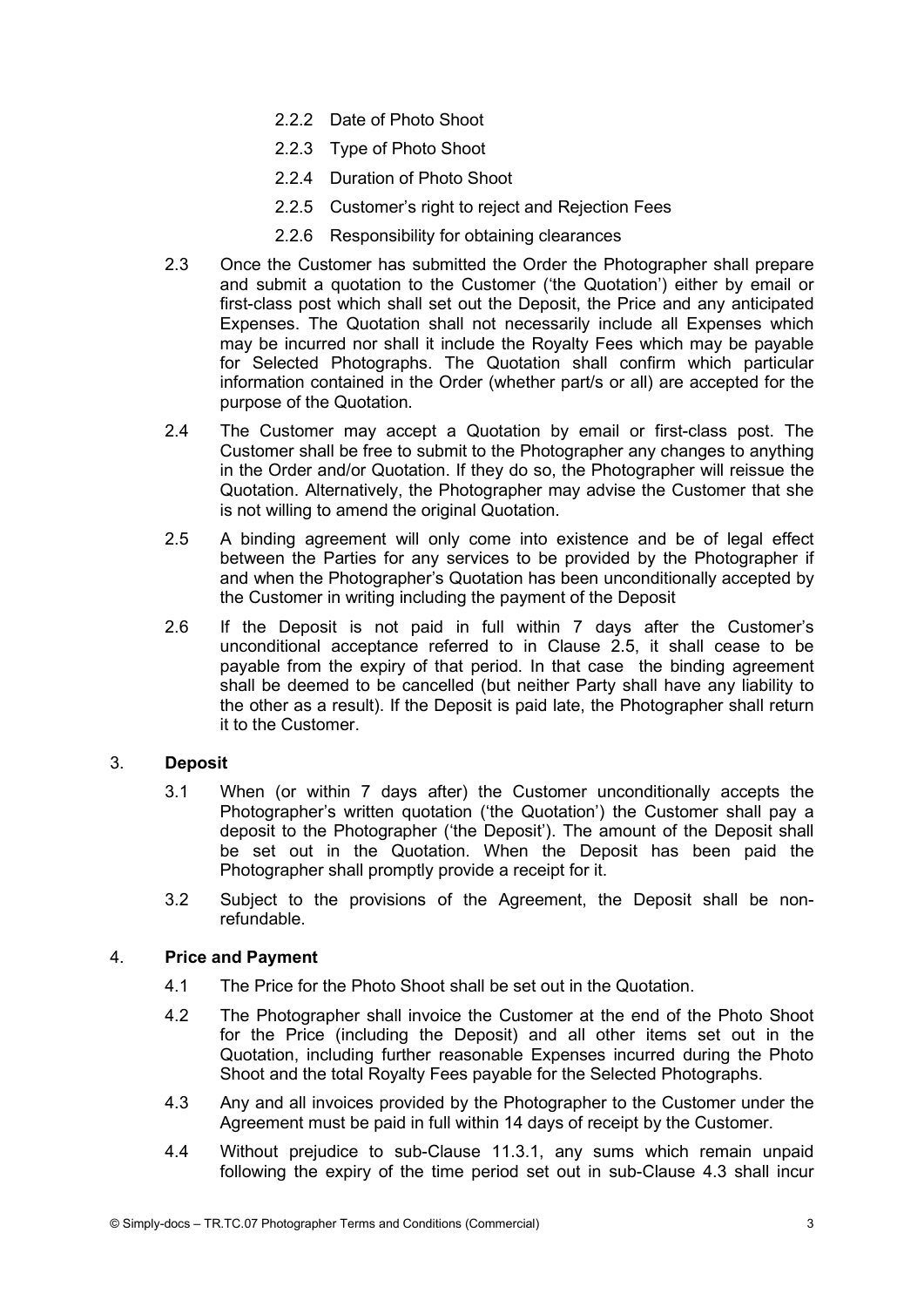interest on a daily basis at the rate set from time to time by The Late Payment of Commercial Debts (Interest) Act 1998 until cleared funds are received by the Photographer.

4.5 Where any sums remain unpaid following the expiry of the time period set out in sub-Clause 4.3 the Licence granted to the Customer under Clause 7 shall be suspended until payment is received in full by the Photographer.

### 5. Cancellation and Rescheduling

- 5.1 Without prejudice to any right to terminate the Agreement pursuant to any other provision of these Terms and Conditions, the Customer may cancel or reschedule the Photo Shoot at any time prior to start date of the Photo Shoot. The following charges shall apply to cancellation or rescheduling:
	- 5.1.1 If the Customer cancels the Photo Shoot more than 7 days ahead of the start date the Photographer shall issue a full refund of all sums paid, including the Deposit.
	- 5.1.2 If the Customer cancels the Photo Shoot less than 7 days ahead of the start date the Photographer shall retain all sums paid and the full price of the Photo Shoot shall become immediately payable. No refund shall be issued
	- 5.1.3 If the Customer reschedules the Photo Shoot more than 14 days ahead of the start date the Photographer shall retain all sums paid, including the Deposit and shall deduct all such sums from any balance payable on the rescheduled Photo Shoot.
	- 5.1.4 If the Customer reschedules the Photo Shoot less than 14 days ahead of the start date the Photographer shall retain all sums paid and the full price of the Photo Shoot shall become immediately payable. No refund shall be issued and no sums paid will count toward the fees and Deposit payable on the rescheduled Photo Shoot.
- 5.2 The Photographer may cancel the Photo Shoot at any time prior to the start date and shall refund all sums paid, including the Deposit.

## 6. Photography

- 6.1 The Customer shall, within a reasonable time prior to the date of the Photo Shoot, specify any particular Photographs or compositions they require.
- 6.2 Subject to any specific reasonable requirements set out by the Customer, the Photographer shall use their own exclusive judgement when selecting equipment and deciding upon artistic factors such as composition, lighting and photographic style.
- 6.3 Subject to the nature of the Photo Shoot and the specific reasonable requirements of the Customer the Photographer will take as many Photographs as she deems appropriate with a view to giving the best choice when processing and preparing the final Photographs for selection by the Customer. The number of Photographs taken during the Photo Shoot shall not affect the Price payable by the Customer.
- 6.4 Following processing and preparation of the Photographs the Photographer will make proofs available to the Customer to enable the Customer to select the Photographs they require.
- 6.5 The Photographer shall deliver the Selected Photographs to the Customer in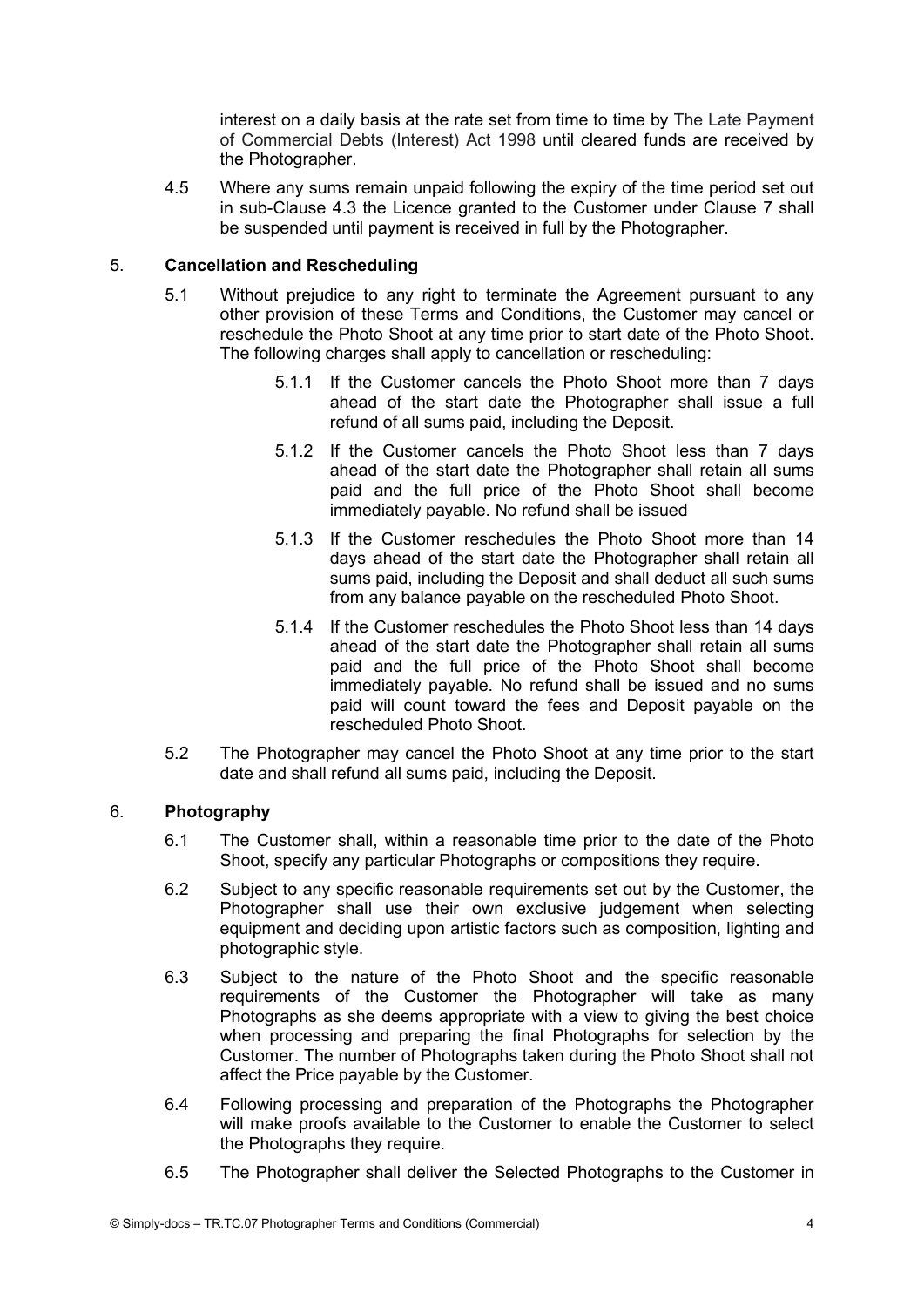the format(s) agreed at the time of selection, subject to the terms of the Licence granted in Clause 7.

- 6.6 The Customer shall have a period of 7 days following the delivery of the Selected Photographs to inform the Photographer of any discrepancies with their choices or significant flaws in the Selected Photographs which were not visible in the proofs. The Photographer shall undertake any necessary remedial action which is practicable upon being informed of any such problems.
- 6.7 Subject to the provisions of sub-Clause 6.6 there shall be no right to reject the Photographs on the basis of style or composition unless a Rejection Fee has been stated in the Quotation and included as part of the Agreement.
- 6.8 The Photographer shall be free to sub-contract any of her obligations under the Agreement provided that any and all sub-contractors are reasonably skilled in the relevant practices and provided that no additional charges are passed on to the Customer.

# 7. Copyright and Licensing

- 7.1 The Copyright in the Photographs is and shall remain the property of the Photographer. Subject to a written agreement to the contrary nothing in these Terms and Conditions shall transfer any ownership rights to the Customer.
- 7.2 A Licence granted pursuant to sub-Clause 7.4 shall become effective on the date of delivery of the Selected Photographs to the Customer and, subject to the provisions of sub-Clauses 4.5 and 7.9, shall continue from that date for the duration of copyright protection (which shall be the life of the Photographer plus 70 years under Section 12 of the Copyright Designs and Patents Act 1988).
- 7.3 The Customer must ensure that the Photographer's name is shown on or in reasonable proximity to all reproductions of the Photographs which are published by the Customer. The Photographer hereby asserts their statutory right to be identified under Sections 77-79 of the Copyright Designs and Patents Act 1988. The Photographer may subsequently waive this requirement at any time by giving written notice to the Customer.
- 7.4 All Licences shall be granted on a per-Project basis as set out in sub-Clause 7.5. The Customer shall pay Royalty Fees once per Project and shall not be required to pay recurring Royalty Fees for repeated use within the same Project.
- 7.5 The Customer shall be permitted to use the Selected Photographs in any Project subject to the following limitations:
	- 7.5.1 The Selected Photographs may not be used for any purposes which are libellous, defamatory, pornographic, obscene or otherwise unlawful;
	- 7.5.2 Where the Selected Photographs are to be published on a website of any kind the Customer must take reasonable steps to limit the ease of copying and downloading the same.
- 7.6 The Licences shall apply only to the Selected Photographs and Projects and shall not extend to proofs or any other material provided by the Photographer to the Customer or to any other Projects.
- 7.7 The Customer may not sub-licence the Selected Photographs without the prior written permission of the Photographer.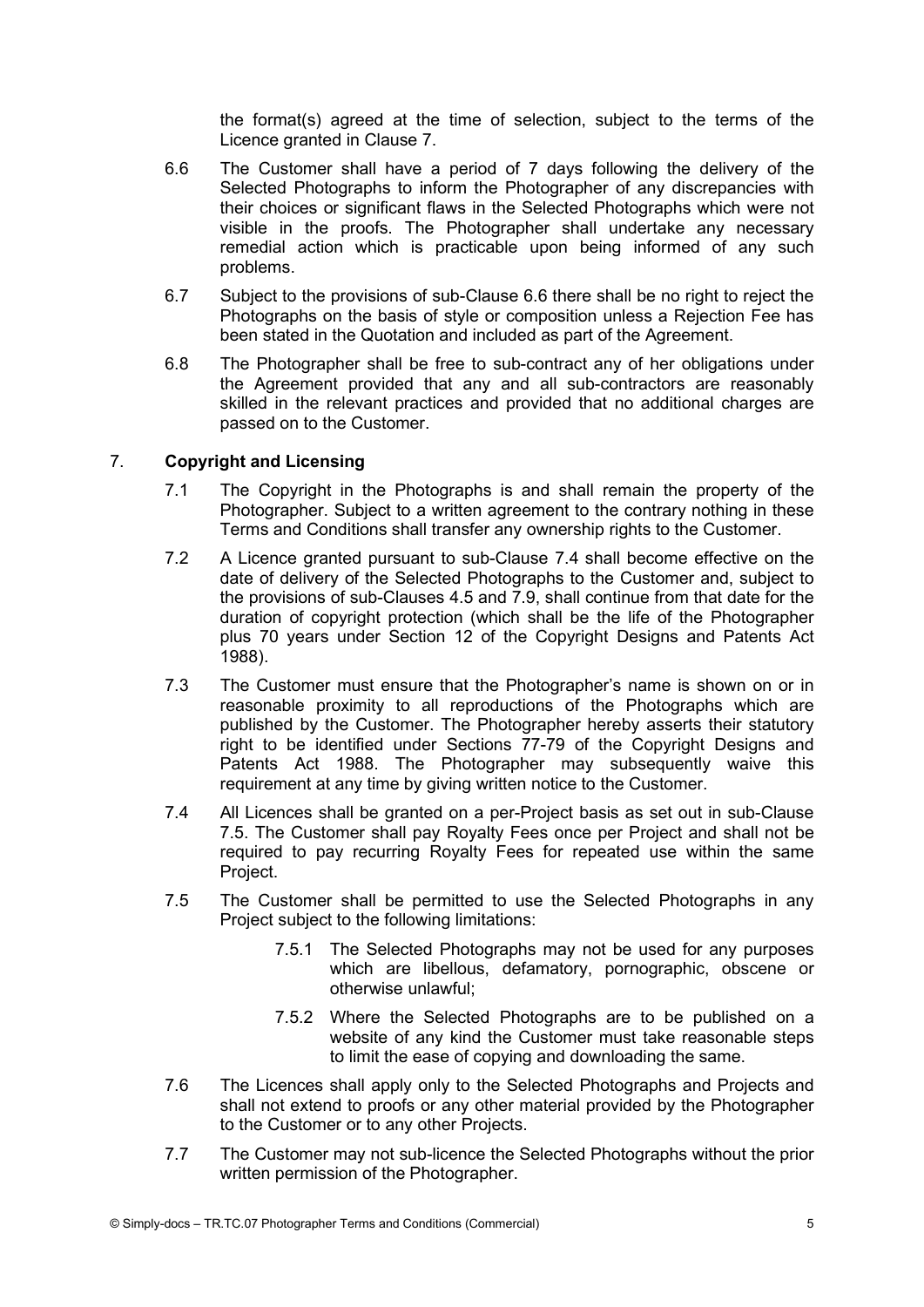- 7.8 The Photographer reserves the right to use the Photographs in any advertising or promotional material provided such material is only related to the Photographer or her services.
- 7.9 The Licences granted to the Customer shall be automatically revoked if the Customer breaches any of their terms.

## 8. Liability and Indemnity

- 8.1 Whilst the Photographer shall use all reasonable endeavours to ensure that all Photographs delivered in a digital format are free from viruses and errors, the Photographer provides no guarantee that the Photographs will be free from such defects and accepts no liability for any loss or damage which may result from the same.
- 8.2 The Photographer shall indemnify and hold harmless the Customer against any costs, liability, damages, loss, claims, threatened claims or proceedings brought by any third party arising out of any failure by the Photographer to obtain any clearances for which she was responsible in respect of third-party copyright works, trademarks, designs or other intellectual property provided that:
	- 8.2.1 It is stated in the Quotation that the Photographer shall be responsible for obtaining such clearances.
	- 8.2.2 The Photographer shall be given full control of any proceedings or negotiations in connection with any such claim or threatened claim;
	- 8.2.3 The Customer shall at their own cost give the Photographer all reasonable assistance for the purpose of any such proceedings or negotiations;
	- 8.2.4 Except pursuant to a final award, the Customer shall not pay or accept any such claim or threatened claim, or compromise any such proceedings or negotiations, without the consent of the Photographer, such consent not to be unreasonably withheld;
	- 8.2.5 The Customer shall do nothing which would or might vitiate any policy of insurance or insurance cover which they may have in relation to any such claim or threatened claim. The indemnity provided by the Photographer under this sub-Clause 8.2 shall not apply to the extent that the Customer recovers any sums under any such policy or cover (which the Customer shall use its best endeavours to do);
	- 8.2.6 The Photographer shall be entitled to, and the Customer shall accordingly account to the Photographer for, all damages and costs (if any) awarded against any other party or agreed by the Customer (which agreement shall not be unreasonably withheld) to be paid by any other party in respect of any such claim or threatened claim; and
	- 8.2.7 The Photographer shall be entitled to require the Customer to take such steps as the Photographer may reasonably require to mitigate or reduce any loss of the Customer.
- 8.3 Except in respect of death or personal injury caused by the Photographer's negligence, and except in respect of fraud or fraudulent misrepresentation, the Photographer shall not be liable in contract or tort (including negligence) or otherwise for any loss of profit or any indirect, special or consequential loss,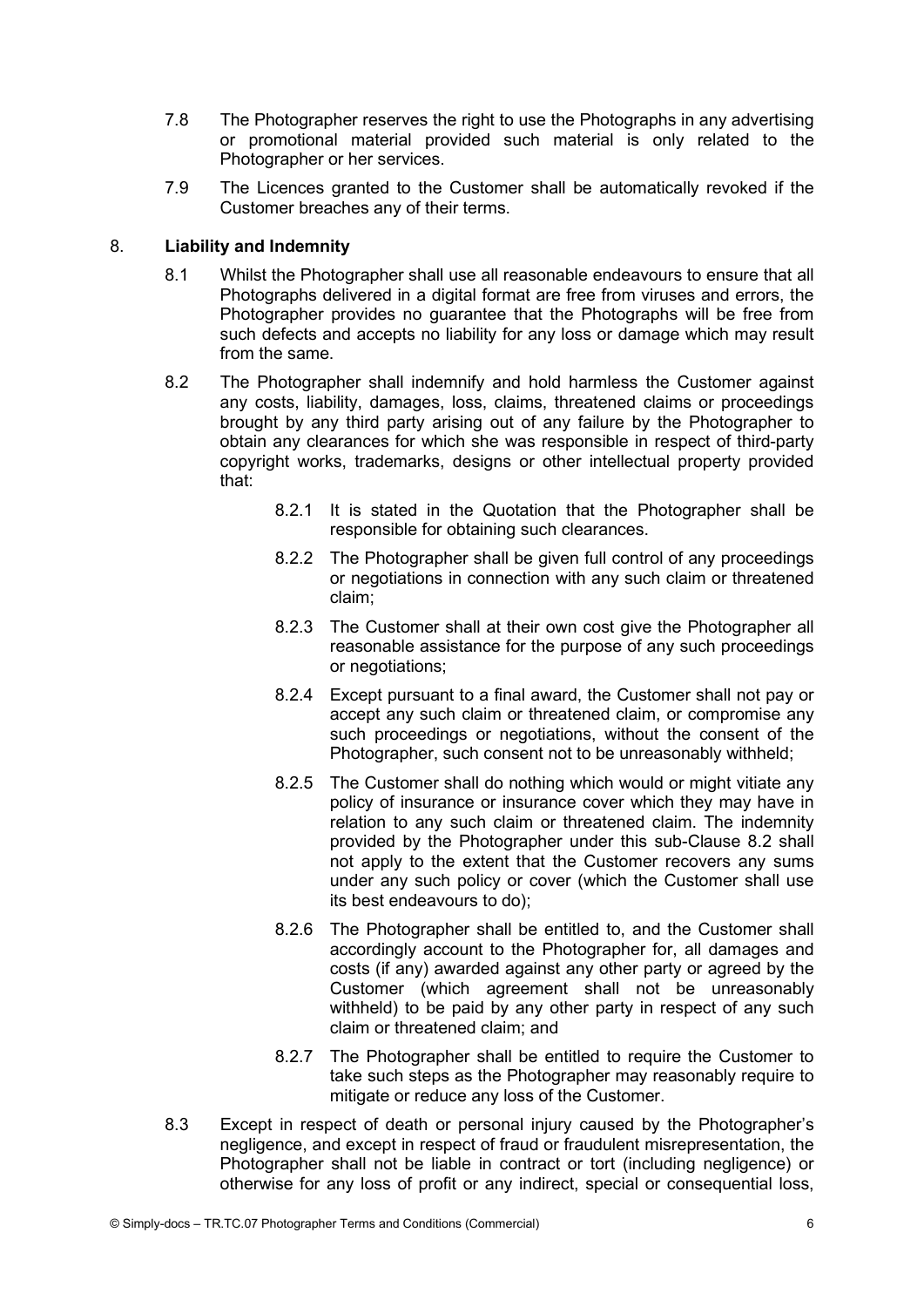damage, costs, expenses or other claims arising from any act or default of the Photographer in connection with the performance of the Photographer's obligations to the Customer or the use by the Customer of any Photographs or services provided to them by the Photographer.

### 9. Confidentiality

- 9.1 Each Party undertakes that, except as provided by sub-Clause 9.2 or as authorised in writing by the other Party, it shall, at all times during the continuance of the Agreement and for 25 years after its termination:
	- 9.1.1 keep confidential all Confidential Information;
	- 9.1.2 not disclose any Confidential Information to any other party;
	- 9.1.3 not use any Confidential Information for any purpose other than as contemplated by and subject to the terms of the Agreement;
	- 9.1.4 not make any copies of or record in any way or part with possession of any Confidential Information; and
	- 9.1.5 ensure that none of its directors, officers, employees, agents, sub-contractors or advisers does any act which, if done by that Party, would be a breach of the provisions of sub-Clauses 9.1.1 to  $9.1.4$  above.
- 9.2 Either Party may:
	- 9.2.1 disclose any Confidential Information to:
	- 9.2.1.1 any sub-contractor or supplier of that Party;
	- 9.2.1.2 any governmental or other authority or regulatory body; or
	- 9.2.1.3 any employee or officer of that Party or of any of the aforementioned persons, parties or bodies;

to such extent only as is necessary for the purposes contemplated by the Agreement (including, but not limited to, the provision of the Services), or as required by law. In each case that Party shall first inform the person, party or body in question that the Confidential Information is confidential and (except where the disclosure is to any such body under sub-Clause 9.2.1.2 or any employee or officer of any such body) obtaining and submitting to the other Party a written confidentiality undertaking from the party in question. Such undertaking should be as nearly as practicable in the terms of this Clause 9, to keep the Confidential Information confidential and to use it only for the purposes for which the disclosure is made; and

- 9.2.2 use any Confidential Information for any purpose, or disclose it to any other person, to the extent only that it is at the date of the Agreement, or at any time after that date becomes, public knowledge through no fault of that Party. In making such use or disclosure, that Party must not disclose any part of the Confidential Information which is not public knowledge.
- 9.3 The provisions of this Clause 9 shall continue in force in accordance with their terms, notwithstanding the termination of the Agreement for any reason.

#### 10. Force Majeure

10.1 The Photographer shall not be liable for any failure or delay in performing her obligations where such failure or delay results from any cause that is beyond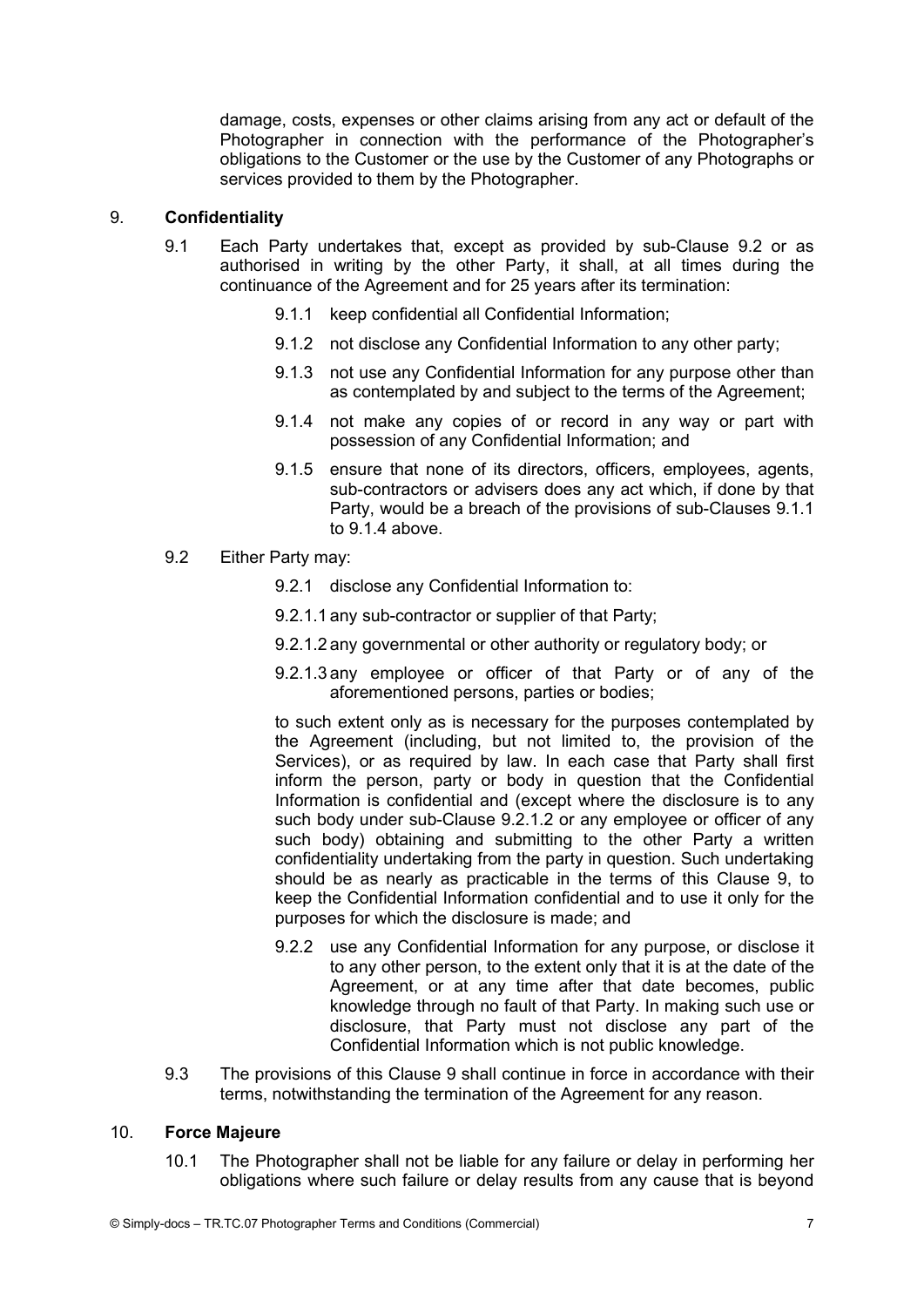her reasonable control ("Force Majeure") Such causes include, but are not limited to: illness (including pandemic or reasonably suspected pandemic symptoms), injury, vehicle or photographic equipment breakdown, failure or delay in public transport facilities, power failure, internet service provider failure, industrial action, civil unrest, fire, flood, storms, earthquakes, acts of terrorism, acts of war, governmental action or any other similar or dissimilar event that is beyond the control of the Photographer.

- 10.2 In the event that as a result of Force Majeure the Photographer cannot perform her obligations under the Agreement for a continuous period of 14 days, either Party may at their discretion terminate the contract between the parties by written notice at the end of that period. In the event of such termination, the Photographer shall be entitled to retain from the Price received or still due from the Customer such costs, expenses and disbursements which the Photographer has incurred or for which they are liable to any third parties in connection with the provision of the Photographer's services and such contribution to the Photographer overhead as shall be reasonable and shall return any balance to the Customer. The Photographer may, but shall not be obliged to, take such steps as she shall in her discretion consider reasonable to recover any such costs and expenses from the relevant third parties and shall, subject to deduction of costs incurred in connection therewith, reimburse any sums so recovered to the Customer.
- 10.3 The Photographer shall advise the Customer in writing as soon as possible if and when any such Force Majeure event occurs and at the same time provide an estimate to the Customer of how long the event is likely to continue and its likely impact on the performance of the Photographer's obligations.

### 11. Term and Termination

- 11.1 The Agreement between the parties shall come into force on the date the Quotation is unconditionally accepted by the Customer and the Deposit has been paid and shall continue from that date, subject to the provisions of this Clause 11 and Clauses 5 and 10.
- 11.2 In the event of cancellation under Clause 5 the Agreement shall immediately terminate.
- 11.3 Either Party may immediately terminate the Agreement by giving written notice to the other Party if:
	- 11.3.1 any sum owing to that Party by the other Party under any of the provisions of the Agreement is not paid within 10 Business Days of the due date for payment;
	- 11.3.2 the other Party commits any other breach of any of the provisions of the Agreement and, if the breach is capable of remedy, fails to remedy it within 10 Business Days after being given written notice giving full particulars of the breach and requiring it to be remedied;
	- 11.3.3 an encumbrancer takes possession, or where the other Party is a company, a receiver is appointed, of any of the property or assets of that other Party;
	- 11.3.4 the other Party makes any voluntary arrangement with its creditors or, being a company, becomes subject to an administration order (within the meaning of the Insolvency Act 1986);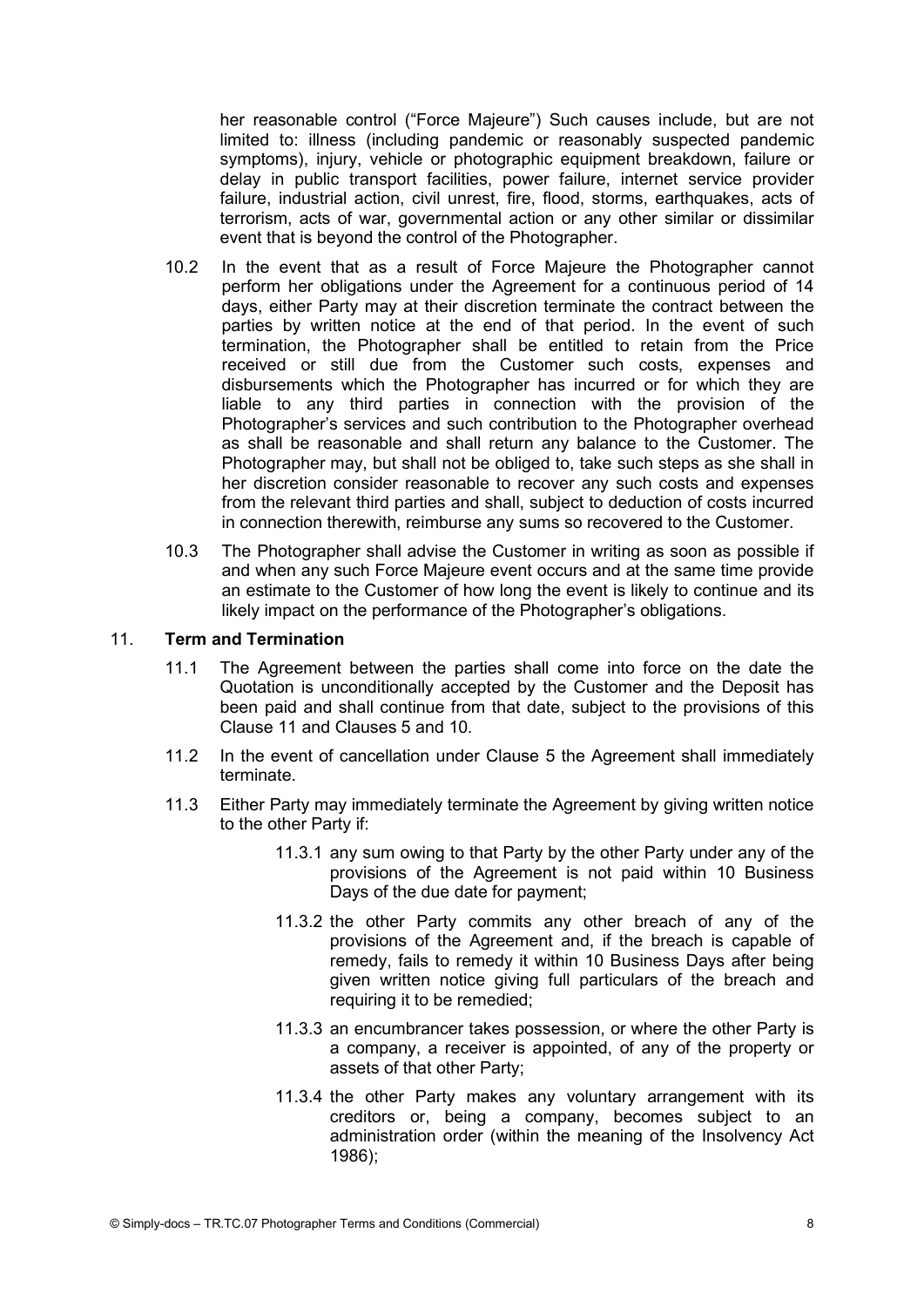- 11.3.5 the other Party, being an individual or firm, has a bankruptcy order made against it or, being a company, goes into liquidation (except for the purposes of bona fide amalgamation or reconstruction and in such a manner that the company resulting therefrom effectively agrees to be bound by or assume the obligations of the Customer);
- 11.3.6 anything analogous to any of the foregoing under the law of any jurisdiction occurs in relation to the other Party:
- 11.3.7 that other Party ceases, or threatens to cease, to carry on business; or
- 11.3.8 control of that other Party is acquired by any person or connected persons not having control of that other Party on the date of the Agreement. For the purposes of this Clause 11, "control" and "connected persons" shall have the meanings ascribed thereto by Sections 1124 and 1122 respectively of the Corporation Tax Act 2010.
- 11.4 For the purposes of sub-Clause 11.3.2, a breach shall be considered capable of remedy if the Party in breach can comply with the provision in question in all respects.
- 11.5 Where the Customer is the Party which terminates under sub-Clause 11.3, the Photographer shall refund to the Customer the Deposit and other amounts received by the Photographer from the Customer, and the Customer shall not be liable for any other amount(s) payable under the Agreement.
- 11.6 The rights to terminate the Agreement given by this Clause 11 shall not prejudice any other right or remedy of either Party in respect of the breach concerned (if any) or any other breach.

# 12. Effects of Termination

Upon the termination of the Agreement for any reason:

- 12.1 any sum owing by either Party to the other under any of the provisions of the Agreement shall become immediately due and payable;
- 12.2 all Clauses which, either expressly or by their nature, relate to the period after the expiry or termination of the Agreement shall remain In full force and effect;
- 12.3 termination shall not affect or prejudice any right to damages or other remedy which the terminating Party may have in respect of the event giving rise to the termination or any other right to damages or other remedy which any Party may have which existed at or before the date of termination;
- 12.4 subject as provided in this Clause 12 or under any other provision of these Terms and Conditions, and except in respect of any accrued rights neither Party shall be under any further obligation to the other; and
- 12.5 each Party shall (except to the extent referred to in Clause 9) immediately cease to use, either directly or indirectly, any Confidential Information, and shall immediately return to the other Party any documents in its possession or control which contain or record any Confidential Information.

### 13. Data Protection

For complete details of the Photographer's collection, processing, storage, and retention of personal data including, but not limited to, the purpose(s) for which personal data is used, the legal basis or bases for using it, details of the Customer's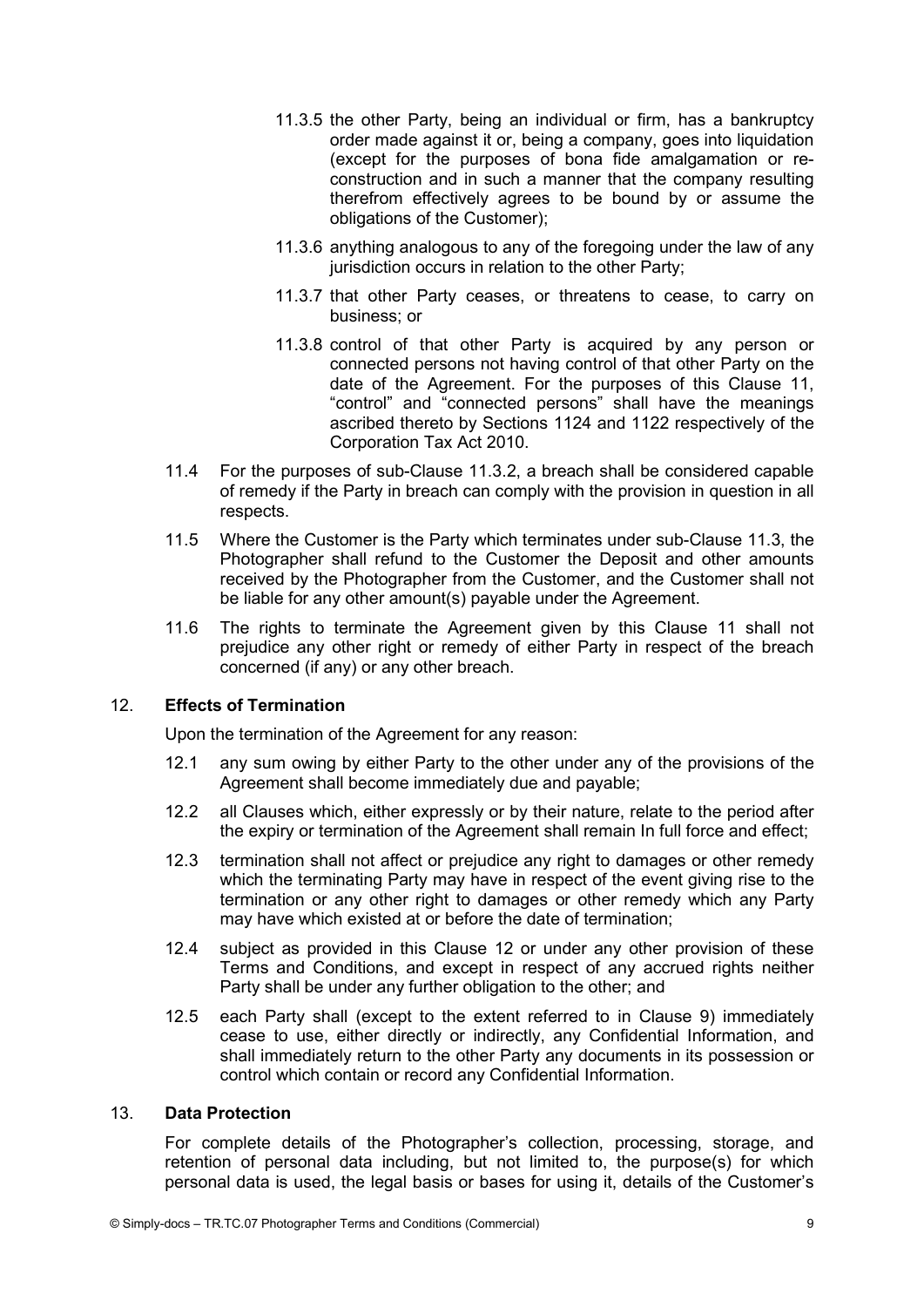rights and how to exercise them, and personal data sharing (where applicable), please refer to the Photographer's Privacy Notice.

#### 14. Data Processing

- 14.1 In this Clause 14 and in the Agreement, "personal data", "data subject", "data controller", "data processor", and "personal data breach" shall have the meaning defined in the Data Protection Legislation.
- 14.2 Both Parties shall comply with all applicable data protection requirements set out in the Data Protection Legislation. Neither this Clause 14 nor the Agreement shall relieve either Party of any obligations set out in the Data Protection Legislation and shall not remove or replace any of those obligations.
- 14.3 For the purposes of the Data Protection Legislation and for this Clause 14 and the Agreement, the Photographer is the "Data Processor" and the Customer is the "Data Controller".
- 14.4 The type(s) of personal data, the scope, nature and purpose of the processing, and the duration of the processing shall be agreed between the parties.
- 14.5 The Data Controller shall ensure that it has in place all necessary consents and notices required to enable the lawful transfer of personal data to the Data Processor for the purposes described in the Agreement and these Terms and Conditions.
- 14.6 The Data Processor shall, with respect to any personal data processed by it in relation to its performance of any of its obligations under the Agreement or these Terms and Conditions:

14.6.1 Process the personal data only on the written instructions of the Data Controller unless the Data Processor is otherwise required to process such personal data by law. The Data Processor shall promptly notify the Data Controller of such processing unless prohibited from doing so by law;

14.6.2 Ensure that it has in place suitable technical and organisational measures (as approved by the Data Controller) to protect the personal data from unauthorised or unlawful processing, accidental loss, damage or destruction. Such measures shall be proportionate to the potential harm resulting from such events, taking into account the current state of the art in technology and the cost of implementing those measures. Measures to be taken shall be agreed between the Data Controller and the Data Processor;

14.6.3 Ensure that any and all staff with access to the personal data (whether for processing purposes or otherwise) are contractually obliged to keep that personal data confidential;

- Not transfer any personal data outside of the UK without the prior written consent of the Data Controller and only if the following conditions are satisfied:

- The Data Controller and/or the Data Processor has/have provided suitable safeguards for the transfer of personal data;

- Affected data subjects have enforceable rights and effective legal remedies;

- The Data Processor complies with its obligations under the Data Protection Legislation, providing an adequate level of protection to any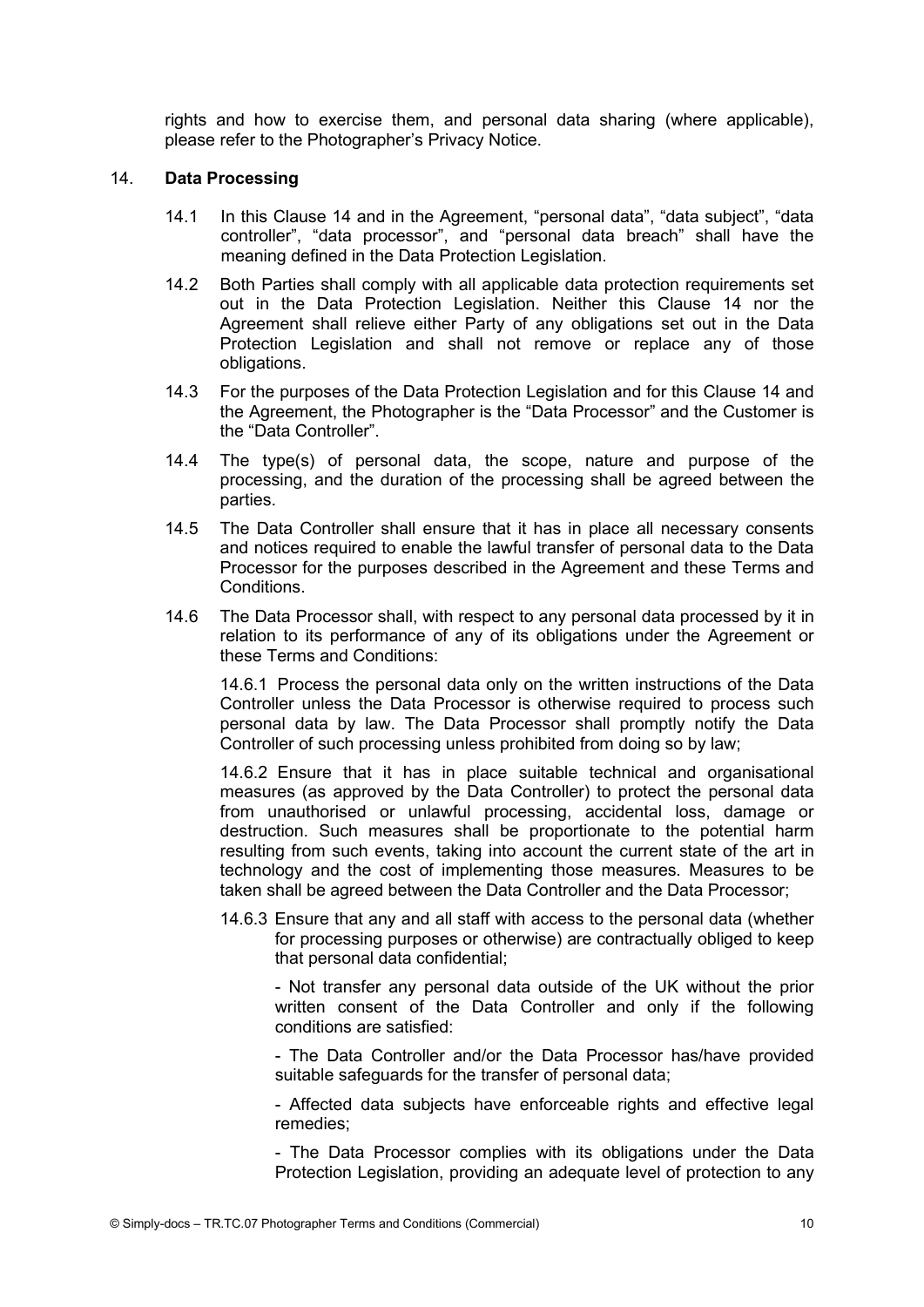and all personal data so transferred; and

- The Data Processor complies with all reasonable instructions given in advance by the Data Controller with respect to the processing of the personal data.

14.6.4 Assist the Data Controller at the Data Controller's cost, in responding to any and all requests from data subjects and in ensuring its compliance with the Data Protection Legislation with respect to security, breach notifications, impact assessments, and consultations with supervisory authorities or regulators (including, but not limited to, the Information Commissioner's Office);

14.6.4.1 Notify the Data Controller without undue delay of a personal data breach;

- 14.6.4.2 On the Data Controller's written instruction, delete (or otherwise dispose of) or return all personal data and any and all copies thereof to the Data Controller on termination of the Agreement unless it is required to retain any of the personal data by law; and
- 14.6.4.3 Maintain complete and accurate records of all processing activities and technical and organisational measures implemented necessary to demonstrate compliance with this Clause 14 and to allow for audits by the Data Controller and/or any party designated by the Data Controller.
- 14.7 The Data Processor shall not sub-contract any of its obligations with respect to the processing of personal data under this Clause 14
- 14.8 Either Party may, at any time, and on at least 30 days notice, alter the data protection provisions of the Agreement, replacing them with any applicable data processing clauses or similar terms that form part of an applicable certification scheme. Such terms shall apply when replaced by attachment to the Agreement.

### 15. No Waiver

No failure or delay by either Party in exercising any of its rights under the Agreement shall be deemed to be a waiver of that right. No waiver by either Party of a breach of any provision of the Agreement shall be deemed to be a waiver of any subsequent breach of the same or any other provision.

#### 16. Set-Off

Neither Party shall be entitled to set-off any sums in any manner from payments due or sums received in respect of any claim under the Agreement or any other agreement at any time.

## 17. Assignment and Sub-Contracting

17.1 The Photographer shall be entitled to perform any of the obligations undertaken by her through any other member of his group or through suitably qualified and skilled sub-contractors. Any act or omission of such other member or sub-contractor shall, in carrying out the Photographer's obligations to the Customer, be deemed to be an act or omission of the Photographer.

#### 18. Time

The Parties agree that, except for the times specified for payments due to the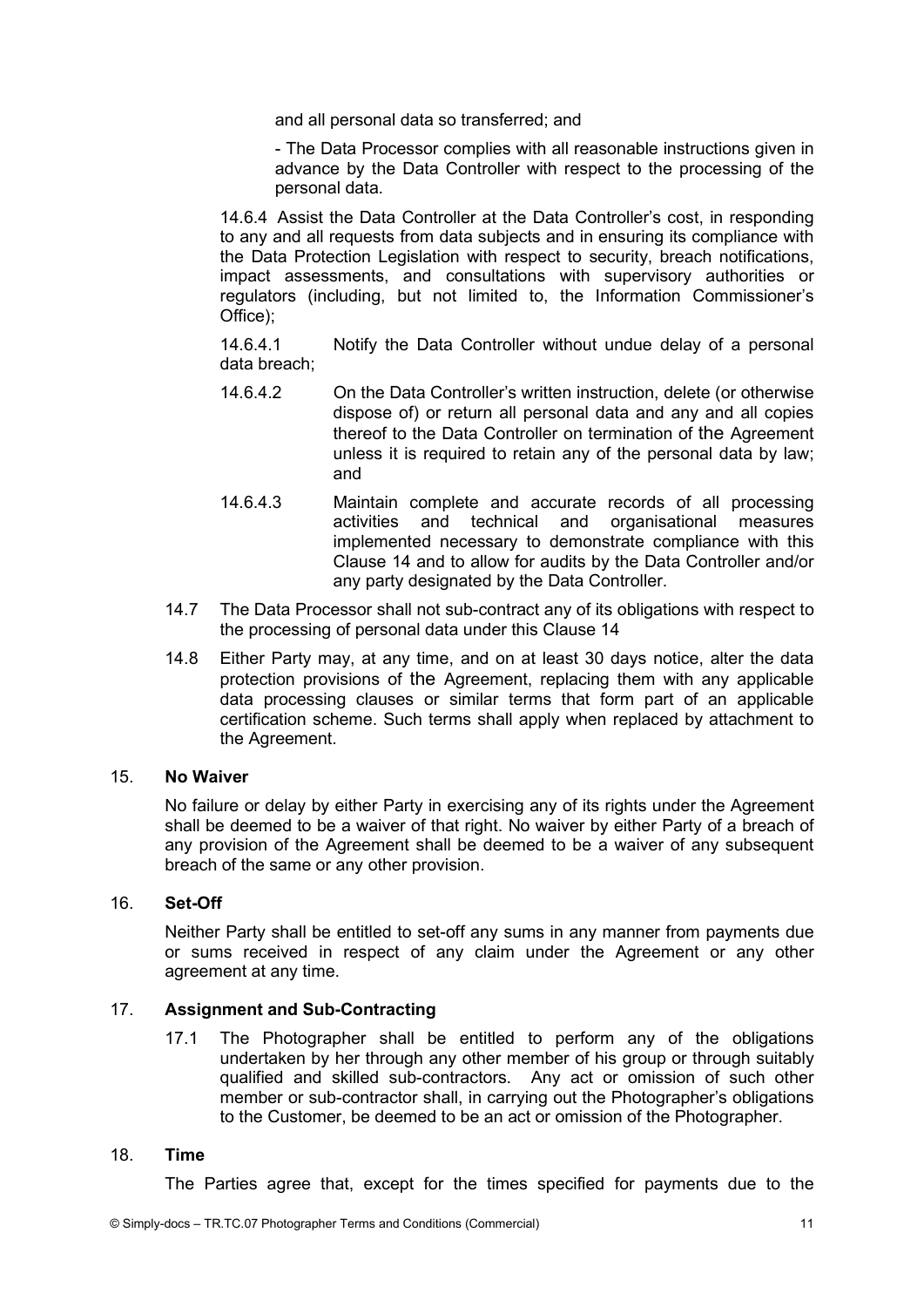Photographer, the times and dates referred to in the Agreement are for guidance only and are not of the essence and may be varied by mutual agreement between the **Parties** 

# 19. Relationship of the Parties

Nothing in the Agreement shall constitute or be deemed to constitute a partnership, joint venture, agency or other fiduciary relationship between the Parties other than the contractual relationship expressly provided for in the Agreement.

### 20. Non-Solicitation

- 20.1 Neither Party shall, for the term of the Agreement and for a period of 1 year after its termination or expiry, employ or contract the services of any person who is or was employed or otherwise engaged by the other Party at any time in relation to the work undertaken by the Photographer without the express written consent of that Party.
- 20.2 Neither Party shall, for the term of the Agreement and for a period of 1 year after its termination or expiry, solicit or entice away from the other Party any customer or client where any such solicitation or enticement would cause damage to the business of that Party without the express written consent of that Party.

# 21. Third Party Rights

No part of the Agreement is intended to confer rights on any third parties and accordingly the Contracts (Rights of Third Parties) Act 1999 shall not apply to the Agreement.

#### 22. Notices

- 22.1 All notices under the Agreement shall be in writing and be deemed duly given if signed by, or on behalf of, a duly authorised officer of the Party giving the notice.
- 22.2 Notices shall be deemed to have been duly given:
	- 22.2.1 when delivered, if delivered by courier or other messenger (including registered mail) during normal business hours of the recipient; or
	- 22.2.2 when sent, if transmitted by e-mail and a successful return receipt is generated; or
	- 22.2.3 on the fifth business day following mailing, if mailed by national ordinary mail, postage prepaid.

In each case notices shall be addressed to the most recent address or e-mail address notified to the other Party.

# 23. Entire Agreement

- 23.1 The Agreement and any mutually accepted amendments to the same recorded in writing (but not verbally) contains the entire agreement between the Parties with respect to its subject matter and may not be modified except by an instrument in writing signed by the duly authorised representatives of the Parties.
- 23.2 Each Party acknowledges that, in entering into the Agreement, it does not rely on any representation, warranty or other provision except as expressly